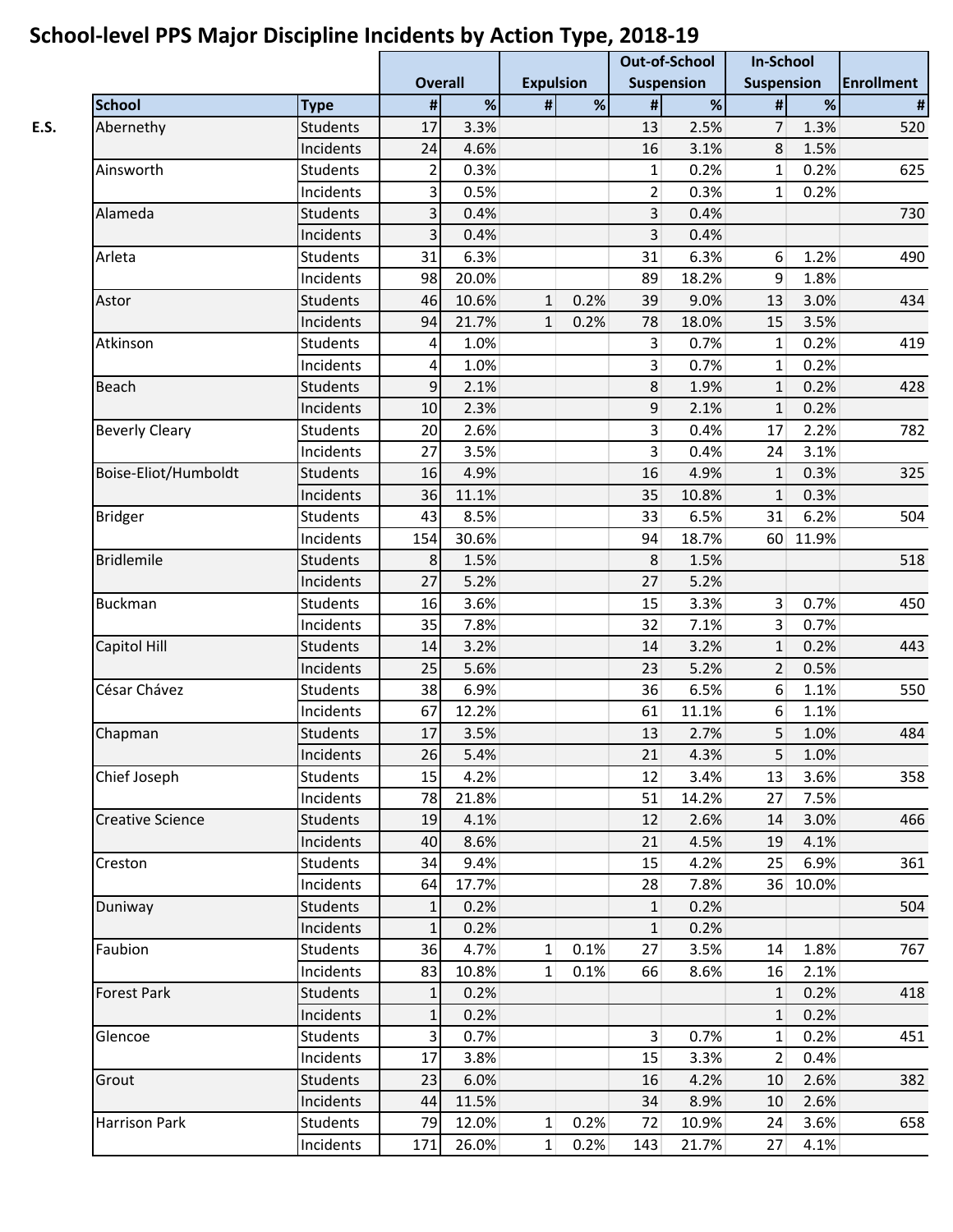|                |                 |                |       | . .                     |                  | <b>Out-of-School</b>    |                   | <b>In-School</b>  |       |            |
|----------------|-----------------|----------------|-------|-------------------------|------------------|-------------------------|-------------------|-------------------|-------|------------|
|                |                 | <b>Overall</b> |       |                         | <b>Expulsion</b> |                         | <b>Suspension</b> | <b>Suspension</b> |       | Enrollment |
| <b>School</b>  | <b>Type</b>     | $\pmb{\#}$     | $\%$  | #                       | $\%$             | $\pmb{\#}$              | %                 | #                 | $\%$  | #          |
| Hayhurst       | <b>Students</b> | 17             | 2.7%  |                         |                  | 17                      | 2.7%              | $\mathbf{1}$      | 0.2%  | 629        |
|                | Incidents       | 28             | 4.5%  |                         |                  | 27                      | 4.3%              | $\mathbf{1}$      | 0.2%  |            |
| Irvington      | <b>Students</b> | 4              | 1.2%  |                         |                  | $\mathbf{1}$            | 0.3%              | 4                 | 1.2%  | 339        |
|                | Incidents       | 6              | 1.8%  |                         |                  | $\overline{2}$          | 0.6%              | 4                 | 1.2%  |            |
| James John     | <b>Students</b> | 38             | 11.0% |                         |                  | 27                      | 7.8%              | 21                | 6.1%  | 347        |
|                | Incidents       | 97             | 28.0% |                         |                  | 64                      | 18.4%             | 33                | 9.5%  |            |
| Kelly          | Students        | 40             | 8.0%  |                         |                  | 29                      | 5.8%              | 22                | 4.4%  | 498        |
|                | Incidents       | 69             | 13.9% |                         |                  | 43                      | 8.6%              | 26                | 5.2%  |            |
| Laurelhurst    | <b>Students</b> | 14             | 2.0%  |                         |                  | $\overline{3}$          | 0.4%              | 13                | 1.9%  | 692        |
|                | Incidents       | 31             | 4.5%  |                         |                  | 10                      | 1.4%              | 21                | 3.0%  |            |
| Lee            | <b>Students</b> |                |       |                         |                  |                         |                   |                   |       | 276        |
|                | Incidents       |                |       |                         |                  |                         |                   |                   |       |            |
| Lent           | <b>Students</b> | 36             | 7.1%  | $\overline{\mathbf{3}}$ | 0.6%             | 27                      | 5.3%              | 18                | 3.6%  | 507        |
|                | Incidents       | 98             | 19.3% | $\overline{3}$          | 0.6%             | 57                      | 11.2%             | 38                | 7.5%  |            |
| Lewis          | Students        | 15             | 3.8%  |                         |                  | 10                      | 2.6%              | 7                 | 1.8%  | 390        |
|                | Incidents       | 33             | 8.5%  |                         |                  | 26                      | 6.7%              | $\overline{7}$    | 1.8%  |            |
| Llewellyn      | <b>Students</b> | $\mathbf{1}$   | 0.2%  |                         |                  | $1\overline{ }$         | 0.2%              |                   |       | 484        |
|                | Incidents       | $\mathbf{1}$   | 0.2%  |                         |                  | 1                       | 0.2%              |                   |       |            |
| Maplewood      | Students        | 6              | 1.6%  |                         |                  |                         |                   | $\boldsymbol{6}$  | 1.6%  | 383        |
|                | Incidents       | 8              | 2.1%  |                         |                  |                         |                   | 8                 | 2.1%  |            |
| Markham        | <b>Students</b> | 10             | 2.2%  |                         |                  | 6                       | 1.3%              | 6                 | 1.3%  | 445        |
|                | Incidents       | 19             | 4.3%  |                         |                  | 11                      | 2.5%              | 8                 | 1.8%  |            |
| Marysville     | <b>Students</b> | 28             | 7.1%  |                         |                  | 23                      | 5.9%              | $\overline{7}$    | 1.8%  | 392        |
|                | Incidents       | 50             | 12.8% |                         |                  | 42                      | 10.7%             | 8                 | 2.0%  |            |
| MLK Jr         | <b>Students</b> | 14             | 4.4%  |                         |                  | 12                      | 3.7%              | 3                 | 0.9%  | 321        |
|                | Incidents       | 30             | 9.3%  |                         |                  | 26                      | 8.1%              | 4                 | 1.2%  |            |
| Peninsula      | <b>Students</b> | 12             | 4.5%  |                         |                  | 12                      | 4.5%              | 1                 | 0.4%  | 267        |
|                | Incidents       | 31             | 11.6% |                         |                  | 30                      | 11.2%             | 1                 | 0.4%  |            |
| Richmond       | <b>Students</b> |                |       |                         |                  |                         |                   |                   |       | 632        |
|                | Incidents       |                |       |                         |                  |                         |                   |                   |       |            |
| Rieke          | Students        | 6              | 1.6%  |                         |                  | $\vert 4 \vert$         | 1.1%              | 5                 | 1.3%  | 379        |
|                | Incidents       | 23             | 6.1%  |                         |                  | 17                      | 4.5%              | 6                 | 1.6%  |            |
| Rigler         | <b>Students</b> | 35             | 11.4% |                         |                  | 25                      | 8.1%              | 20                | 6.5%  | 308        |
|                | Incidents       | 75             | 24.4% |                         |                  | 47                      | 15.3%             | 28                | 9.1%  |            |
| Rosa Parks     | Students        | 6              | 2.2%  |                         |                  | $6 \mid$                | 2.2%              |                   |       | 276        |
|                | Incidents       | 10             | 3.6%  |                         |                  | 10                      | 3.6%              |                   |       |            |
| Rose City Park | Students        |                |       |                         |                  |                         |                   |                   |       | 532        |
|                |                 |                |       |                         |                  |                         |                   |                   |       |            |
|                | Incidents       |                |       |                         |                  |                         |                   |                   |       |            |
| Sabin          | Students        | 18             | 4.0%  |                         |                  | 18                      | 4.0%              |                   |       | 452        |
|                | Incidents       | 26             | 5.8%  |                         |                  | 26                      | 5.8%              |                   |       |            |
| Scott          | Students        | 40             | 8.7%  |                         |                  | 39                      | 8.5%              | $\mathbf{3}$      | 0.7%  | 459        |
|                | Incidents       | 66             | 14.4% |                         |                  | 63                      | 13.7%             | 3                 | 0.7%  |            |
| Sitton         | Students        | 40             | 10.9% |                         |                  | 30                      | 8.2%              | 25                | 6.8%  | 367        |
|                | Incidents       | 117            | 31.9% |                         |                  | 73                      | 19.9%             | 44                | 12.0% |            |
| Skyline        | <b>Students</b> | 5              | 1.8%  |                         |                  | $\overline{\mathbf{3}}$ | 1.1%              | 2                 | 0.7%  | 274        |
|                | Incidents       | 9              | 3.3%  |                         |                  | $\overline{4}$          | 1.5%              | 5                 | 1.8%  |            |
| Stephenson     | Students        | 3              | 0.9%  |                         |                  | 3 <sup>2</sup>          | 0.9%              | 1                 | 0.3%  | 347        |
|                | Incidents       | 9              | 2.6%  |                         |                  | 7 <sup>1</sup>          | 2.0%              | $\overline{2}$    | 0.6%  |            |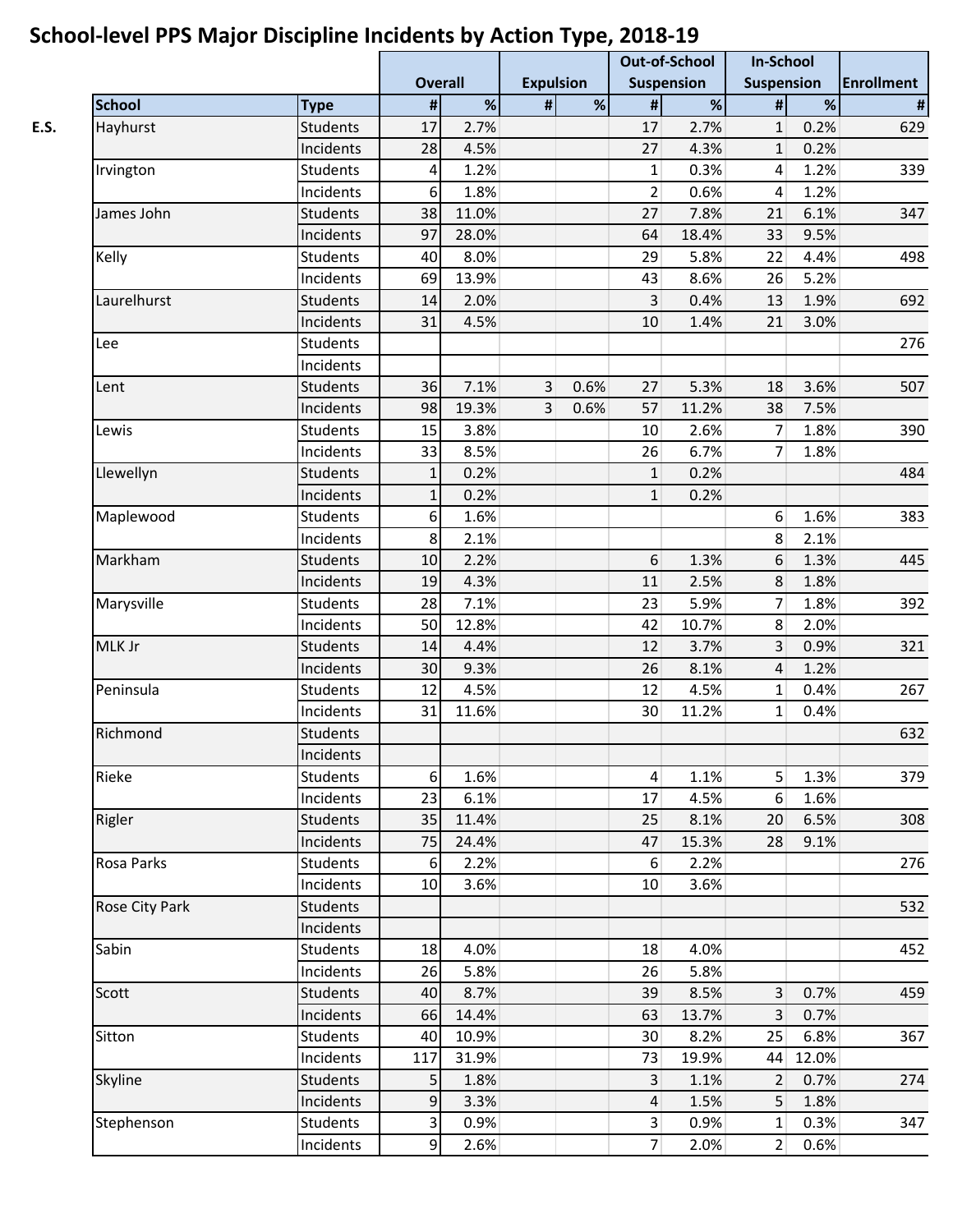|      |                         |                              |                |               | . .              |      | <b>Out-of-School</b> |               | <b>In-School</b>  |              |                |
|------|-------------------------|------------------------------|----------------|---------------|------------------|------|----------------------|---------------|-------------------|--------------|----------------|
|      |                         |                              | <b>Overall</b> |               | <b>Expulsion</b> |      | <b>Suspension</b>    |               | <b>Suspension</b> |              | Enrollment     |
|      | <b>School</b>           | <b>Type</b>                  | $\pmb{\sharp}$ | $\%$          | $\#$             | $\%$ | $\pmb{\#}$           | $\%$          | #                 | $\%$         | $\pmb{\sharp}$ |
| E.S. | Sunnyside Environmental | <b>Students</b>              | 14             | 2.4%          |                  |      | 13                   | 2.2%          | 4                 | 0.7%         | 581            |
|      |                         | Incidents                    | 27             | 4.6%          |                  |      | 23                   | 4.0%          | 4                 | 0.7%         |                |
|      | Vernon                  | <b>Students</b>              | 17             | 3.1%          |                  |      | 10                   | 1.8%          | 8                 | 1.5%         | 545            |
|      |                         | Incidents                    | 20             | 3.7%          |                  |      | 11                   | 2.0%          | 9                 | 1.7%         |                |
|      | Vestal                  | <b>Students</b>              | 33             | 12.1%         |                  |      | 25                   | 9.2%          | 16                | 5.9%         | 272            |
|      |                         | Incidents                    | 74             | 27.2%         |                  |      | 48                   | 17.6%         | 26                | 9.6%         |                |
|      | Whitman                 | <b>Students</b>              | 10             | 3.9%          |                  |      | 8 <sup>1</sup>       | 3.1%          | 4                 | 1.6%         | 254            |
|      |                         | Incidents                    | 28             | 11.0%         |                  |      | 22                   | 8.7%          | 6                 | 2.4%         |                |
|      | Winterhaven             | <b>Students</b>              | 5              | 1.6%          |                  |      | $\mathbf{1}$         | 0.3%          | 5                 | 1.6%         | 321            |
|      |                         | Incidents                    | 8              | 2.5%          |                  |      | $\overline{3}$       | 0.9%          | 5                 | 1.6%         |                |
|      | Woodlawn                | Students                     | 17             | 4.8%          |                  |      | 15                   | 4.2%          | 2                 | 0.6%         | 354            |
|      |                         | Incidents                    | 18             | 5.1%          |                  |      | 16                   | 4.5%          | $\overline{2}$    | 0.6%         |                |
|      | Woodmere                | <b>Students</b>              | 17             | 5.5%          |                  |      | 9                    | 2.9%          | 12                | 3.9%         | 310            |
|      |                         | Incidents                    | 34             | 11.0%         |                  |      | 18                   | 5.8%          | 16                | 5.2%         |                |
|      | Woodstock               | <b>Students</b>              | 10             | 1.8%          |                  |      | 8                    | 1.5%          | 3                 | 0.5%         | 548            |
|      |                         | Incidents                    | 21             | 3.8%          |                  |      | 17                   | 3.1%          | 4                 | 0.7%         |                |
|      | <b>Total</b>            | <b>Students</b>              | 995            | 3.9%          | 6                | 0.0% | 768                  | 3.0%          | 414               | 1.6%         | 25,248         |
|      |                         | <b>Incidents</b>             | 2,198          | 8.7%          | 6                | 0.0% | 1,599                | 6.3%          | 593               | 2.3%         |                |
| M.S. | Beaumont                | <b>Students</b>              | 65             | 11.4%         | 1                | 0.2% | 57                   | 10.0%         | 14                | 2.5%         | 571            |
|      |                         | Incidents                    | 106            | 18.6%         | $\mathbf{1}$     | 0.2% | 89                   | 15.6%         | 16                | 2.8%         |                |
|      | da Vinci                | <b>Students</b>              | 22             | 4.8%          |                  |      | 17                   | 3.7%          | 8                 | 1.8%         | 456            |
|      |                         | Incidents                    | 33             | 7.2%          |                  |      | 22                   | 4.8%          | 11                | 2.4%         |                |
|      | George                  | <b>Students</b>              | 36             | 8.6%          |                  |      | 36                   | 8.6%          | $\mathbf{1}$      | 0.2%         | 421            |
|      |                         | Incidents                    | 54             | 12.8%         |                  |      | 53                   | 12.6%         | 1                 | 0.2%         |                |
|      | Gray                    | <b>Students</b>              | 13             | 2.4%          |                  |      | 13                   | 2.4%          |                   |              | 542            |
|      |                         | Incidents                    | 18             | 3.3%          |                  |      | 18                   | 3.3%          |                   |              |                |
|      | Harriet Tubman          | <b>Students</b>              | 101            | 20.6%         |                  |      | 85                   | 17.3%         | 37                | 7.5%         | 491            |
|      |                         | Incidents                    | 213            | 43.4%         |                  |      | 155                  | 31.6%         | 58                | 11.8%        |                |
|      | Hosford                 | Students                     | 25             | 4.3%          |                  |      | 23                   | 3.9%          | $\overline{2}$    | 0.3%         | 588            |
|      |                         | Incidents                    | 39             | 6.6%          |                  |      | 37                   | 6.3%          | 2                 | 0.3%         |                |
|      | Jackson                 | <b>Students</b>              | 42             | 5.6%          |                  |      | 31                   | 4.2%          | 21                | 2.8%         | 746            |
|      |                         | Incidents                    | 91             | 12.2%         |                  |      | 65                   | 8.7%          | 26                | 3.5%         |                |
|      | Lane                    | Students                     | 49             | 11.3%         |                  |      | 38                   | 8.8%          | 23                | 5.3%         | 433            |
|      |                         | Incidents                    | 87             | 20.1%         |                  |      | 62                   | 14.3%         | 25                | 5.8%         |                |
|      | Mt Tabor                | Students                     | 43             | 5.8%<br>11.1% |                  |      | 24                   | 3.2%          | 31                | 4.2%         | 741            |
|      | Ockley Green            | Incidents<br><b>Students</b> | 82<br>89       | 17.6%         |                  |      | 39<br>89             | 5.3%<br>17.6% | 43                | 5.8%<br>0.8% |                |
|      |                         | Incidents                    | 173            | 34.3%         |                  |      | 169                  | 33.5%         | 4<br>4            | 0.8%         | 505            |
|      | Roseway Heights         | Students                     | 89             | 15.1%         |                  |      | 47                   | 8.0%          | 60                | 10.2%        | 588            |
|      |                         | Incidents                    | 162            | 27.6%         |                  |      | 81                   | 13.8%         | 81                | 13.8%        |                |
|      | Sellwood                | Students                     | 28             | 4.6%          |                  |      | 25                   | 4.1%          |                   | 1.1%         |                |
|      |                         | Incidents                    | 54             | 8.8%          |                  |      | 46                   | 7.5%          | 7<br>8            | 1.3%         | 612            |
|      | West Sylvan             | Students                     | 40             | 4.9%          |                  |      | 21                   | 2.6%          | 23                | 2.8%         | 822            |
|      |                         | Incidents                    | 53             | 6.4%          |                  |      | 27                   | 3.3%          | 26                | 3.2%         |                |
|      | <b>Total</b>            | <b>Students</b>              | 638            | 8.5%          | $\mathbf{1}$     | 0.0% | 502                  | 6.7%          | 231               | 3.1%         | 7,516          |
|      |                         | <b>Incidents</b>             | 1,165          | 15.5%         | $\mathbf{1}$     | 0.0% | 863                  | 11.5%         | 301               | 4.0%         |                |
|      |                         |                              |                |               |                  |      |                      |               |                   |              |                |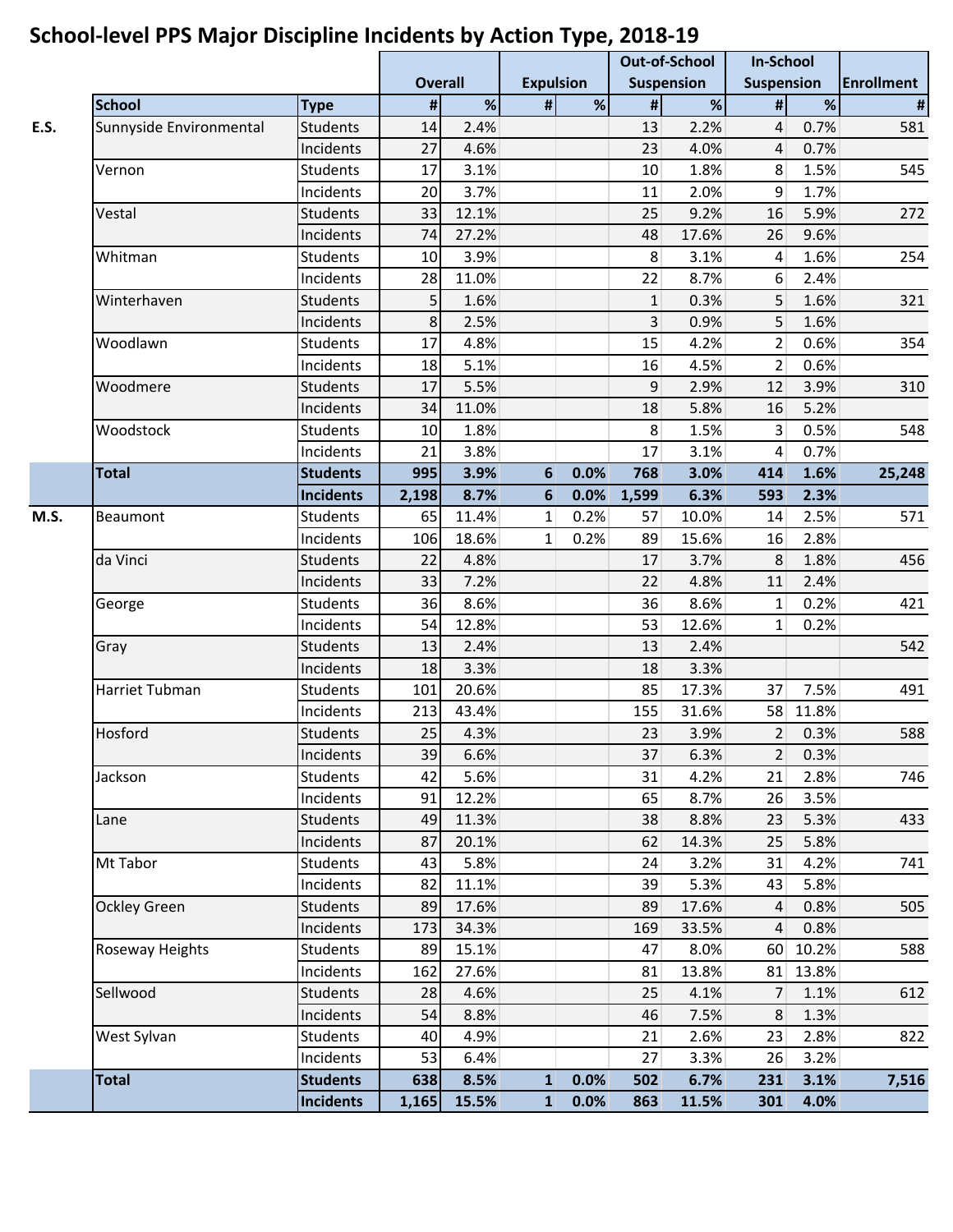|            |                                         |                  |                |       | . .              |                  | <b>Out-of-School</b> |                   | <b>In-School</b>  |         |                   |
|------------|-----------------------------------------|------------------|----------------|-------|------------------|------------------|----------------------|-------------------|-------------------|---------|-------------------|
|            |                                         |                  | <b>Overall</b> |       |                  | <b>Expulsion</b> |                      | <b>Suspension</b> | <b>Suspension</b> |         | <b>Enrollment</b> |
|            | <b>School</b>                           | <b>Type</b>      | $\pmb{\sharp}$ | %     | $\pmb{\#}$       | %                | $\pmb{\#}$           | %                 | #                 | %       | $\pmb{\sharp}$    |
| H.S.       | <b>Benson</b>                           | <b>Students</b>  | 28             | 2.7%  |                  |                  | 24                   | 2.3%              | 4                 | 0.4%    | 1,035             |
|            |                                         | Incidents        | 35             | 3.4%  |                  |                  | 31                   | 3.0%              | 4                 | 0.4%    |                   |
|            | Cleveland                               | <b>Students</b>  | 30             | 1.8%  | $\overline{2}$   | 0.1%             | 28                   | 1.7%              | 2                 | 0.1%    | 1,651             |
|            |                                         | Incidents        | 42             | 2.5%  | $\overline{2}$   | 0.1%             | 37                   | 2.2%              | 3                 | 0.2%    |                   |
|            | Franklin                                | <b>Students</b>  | 65             | 3.5%  | 6                | 0.3%             | 58                   | 3.1%              | 3                 | 0.2%    | 1,856             |
|            |                                         | Incidents        | 86             | 4.6%  | 6                | 0.3%             | 77                   | 4.1%              | 3                 | 0.2%    |                   |
|            | Grant                                   | <b>Students</b>  | 37             | 2.3%  |                  |                  | 28                   | 1.7%              | 10                | 0.6%    | 1,638             |
|            |                                         | Incidents        | 42             | 2.6%  |                  |                  | 30                   | 1.8%              | 12                | 0.7%    |                   |
|            | Jefferson                               | <b>Students</b>  | 32             | 4.9%  | 1                | 0.2%             | 29                   | 4.4%              | 3                 | 0.5%    | 656               |
|            |                                         | Incidents        | 39             | 5.9%  | $\mathbf{1}$     | 0.2%             | 34                   | 5.2%              | 4                 | 0.6%    |                   |
|            | Lincoln                                 | <b>Students</b>  | 23             | 1.4%  | 3                | 0.2%             | 22                   | 1.3%              |                   |         | 1,698             |
|            |                                         | Incidents        | 33             | 1.9%  | 3                | 0.2%             | 30                   | 1.8%              |                   |         |                   |
|            | Madison                                 | <b>Students</b>  | 68             | 5.9%  | 4                | 0.3%             | 65                   | 5.6%              |                   |         | 1,157             |
|            |                                         | Incidents        | 92             | 8.0%  | 4                | 0.3%             | 88                   | 7.6%              |                   |         |                   |
|            | Roosevelt                               | <b>Students</b>  | 68             | 6.8%  |                  |                  | 63                   | 6.3%              | 7                 | 0.7%    | 994               |
|            |                                         | Incidents        | 88             | 8.9%  |                  |                  | 80                   | 8.0%              | 8                 | 0.8%    |                   |
|            | Wilson                                  | Students         | 36             | 2.3%  | $\overline{2}$   | 0.1%             | 34                   | 2.2%              |                   |         | 1,535             |
|            |                                         | Incidents        | 49             | 3.2%  | 2                | 0.1%             | 47                   | 3.1%              |                   |         |                   |
|            | <b>Total</b>                            | <b>Students</b>  | 386            | 3.2%  | 18               | 0.1%             | 351                  | 2.9%              | 29                | 0.2%    | 12,220            |
|            |                                         | <b>Incidents</b> | 506            | 4.1%  | 18               | 0.1%             | 454                  | 3.7%              | 34                | 0.3%    |                   |
| Alt.       | <b>ACCESS</b>                           | Students         | 12             | 4.0%  | 1                | 0.3%             | 9 <sup>°</sup>       | 3.0%              | 3                 | 1.0%    | 297               |
|            |                                         | Incidents        | 23             | 7.7%  | 1                | 0.3%             | 18                   | 6.1%              | 4                 | 1.3%    |                   |
|            | Alliance **<br>Metro. Learning Center   | <b>Students</b>  | 25             | 12.6% | 3                | 1.5%             | 24                   | 12.1%             |                   |         | 198               |
|            |                                         | Incidents        | 40             | 20.2% | 3                | 1.5%             | 37                   | 18.7%             |                   |         |                   |
|            |                                         | Students         | 28             | 6.9%  | 2                | 0.5%             | 22                   | 5.4%              | 9                 | 2.2%    | 404               |
|            |                                         | Incidents        | 46             | 11.4% | $\overline{2}$   | 0.5%             | 31                   | 7.7%              | 13                | 3.2%    |                   |
|            | Portland International Scholar Students |                  |                |       |                  |                  |                      |                   |                   |         | 28                |
|            |                                         | Incidents        |                |       |                  |                  |                      |                   |                   |         |                   |
|            | <b>Total</b>                            | <b>Students</b>  | 65             | 7.0%  | $6 \overline{6}$ | 0.6%             | 55                   | 5.9%              | 12                | 1.3%    | 927               |
|            |                                         | <b>Incidents</b> | 109            | 11.8% | 6                | 0.6%             | 86                   | 9.3%              | 17                | 1.8%    |                   |
| <b>CBO</b> | Mt Scott Learning Center                | Students         | 31             | 19.7% |                  |                  | 29                   | 18.5%             | 3                 | 1.9%    | 157               |
|            |                                         | Incidents        | 46             | 29.3% |                  |                  | 42                   | 26.8%             | 4                 | 2.5%    |                   |
|            | NAYA Early College Academy              | Students         | 14             | 34.1% |                  |                  | 13                   | 31.7%             |                   | 5 12.2% | 41                |
|            |                                         | Incidents        | 21             | 51.2% |                  |                  | 15                   | 36.6%             |                   | 6 14.6% |                   |
|            | Rosemary Anderson                       | <b>Students</b>  | 3              | 1.1%  |                  |                  | 3                    | 1.1%              |                   |         | 272               |
|            |                                         | Incidents        | $\overline{3}$ | 1.1%  |                  |                  | $\overline{3}$       | 1.1%              |                   |         |                   |
|            | SE Works                                | <b>Students</b>  |                |       |                  |                  |                      |                   |                   |         | 28                |
|            |                                         | Incidents        |                |       |                  |                  |                      |                   |                   |         |                   |
|            | <b>Youth Builders</b>                   | Students         |                |       |                  |                  |                      |                   |                   |         | 15                |
|            |                                         | Incidents        |                |       |                  |                  |                      |                   |                   |         |                   |
|            | Youth Progress Association              | <b>Students</b>  |                |       |                  |                  |                      |                   |                   |         | 19                |
|            |                                         | Incidents        |                |       |                  |                  |                      |                   |                   |         |                   |
|            | <b>Total</b>                            | <b>Students</b>  | 48             | 9.0%  |                  |                  | 45                   | 8.5%              | 8                 | 1.5%    | 532               |
|            |                                         | <b>Incidents</b> | 70             | 13.2% |                  |                  | 60                   | 11.3%             | 10 <sup>1</sup>   | 1.9%    |                   |